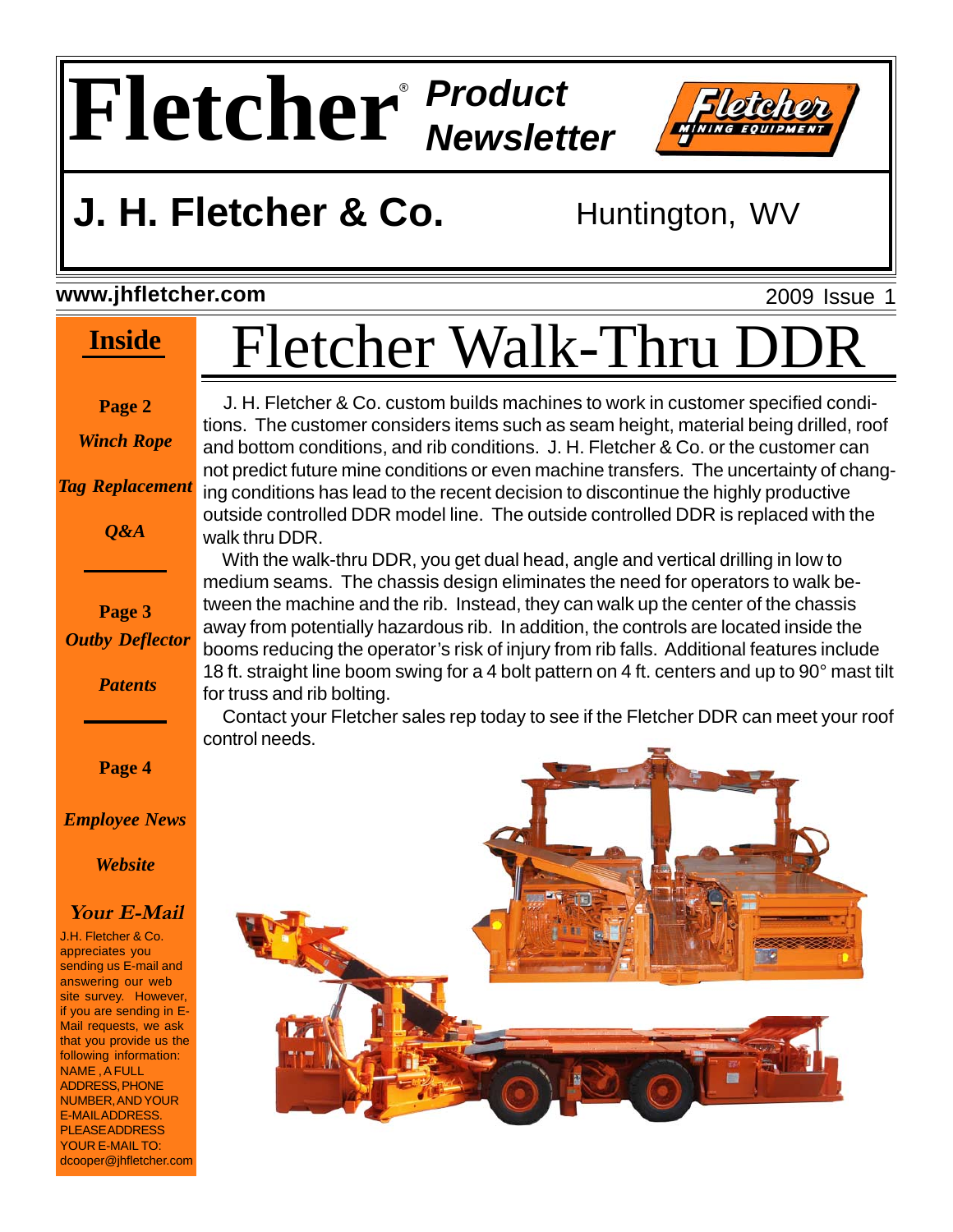### **MATERIAL HANDLING POLYESTER WINCH ROPE**

J.H. Fletcher & Co. has numerous customers who are going to the new HDDR with material handling trays. Customers are taking advantage of pre-loaded material trays that reduce muscular- skeletal injuries. In our continued effort to improve our equipment, J.H. Fletcher & Co. now has a Fletcher marine grade polyester winch rope (P/N: 414550) which replaces the steel wire rope, PN: 300183. The advantage of this polyester rope is that it is easier to handle and it reduces any whipping of the rope; should it break when it is being used to winch up tool trays on the bolter. This polyester rope attaches to the existing winch with a short section of wire rope looped through an eye on the end of a polyester rope. It is not required that you convert to this polyester rope, this notice is simply to inform you

that there is an alternative to the steel wire rope.



## **Tag Replacement**

 Fletcher wants to make sure operators and maintenance personnel stay informed of potential dangers and hazards associated with roof bolting equipment. Not only do we evaluate the machines themselves but we also look at ways to make warnings clear and concise. Fletcher now has available tag number 359162 as a replacement for 159538. This danger notice alerts maintenance personnel to securely block all moving parts and lock-out power before performing maintenance. If you would like to receive this tag, contact the Fletcher service department.

 Fletcher reminds all personnel, operating or working on Fletcher equipment, that maintaining warning, caution and danger tags is just as important as maintaining the machine. Keep tags clean and legible and order replacements from Fletcher when necessary.



## **Q&A**

- When the dust filter on our Fletcher roof bolter gets dirty and clogged, is it ok take it out, clean it and put it back in? **Q.**
- ${\bf A}$   $\bullet$   $\,$  No. When a dust filter becomes close of dust collection and therefore drilling will be greatly reduced. Trying to remove the dust from the filter could be hazardous to mine personnel. The filter captures the finest , often not visible dust. The used filter should be placed in the bag the replacement filter is shipped in and disposed of properly. Always replace the filter. Drilling and dust collection will be more efficient and machine life will be extended.

*(Always wear appropriate personal protection for dust when performing this procedure.)*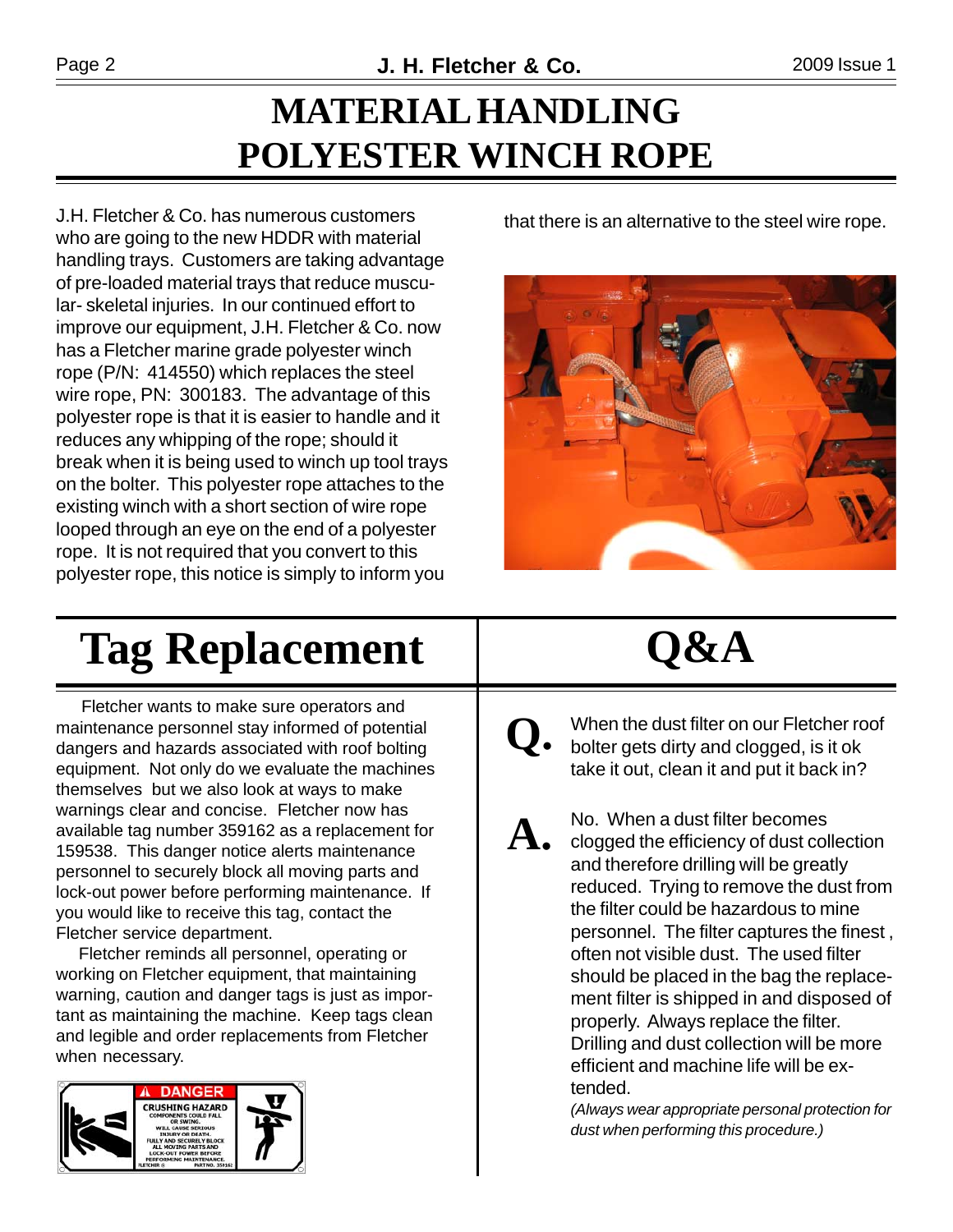## **Outby Rocker Pad Deflectors**

 For some time, J. H. Fletcher & Co. has been offering the inby rocker pad deflectors on the ATRS. These deflectors are designed to keep thin slabs of roof rock that break loose inby the TRS from falling close enough to the operators position that they could roll into the operator's area. Some customers have seen the need for additional protection outby the TRS around the drill and bolt line where the canopy can not reach. These customers experience localized



flaking or spalling of the mine roof due to the mining conditions and geology they have. After trying several designs, the solution was to design deflectors similar to the inby type to be put on the outby side of the ATRS offering protection between the canopy and ATRS pads. The result is the outby rocker pad deflectors.

The deflectors can be individually deployed and

retracted by each operator so they can be set only when required. Since the use of the deflectors is determined by the operator, each mine needs to develop a policy on when they will be used. The current customer has specified that they be used at all times.

 Recently, a paper was presented at SME about the benefits of the outby deflector. Visit our web site to see the complete presentation. Fletcher has developed a training program designed to orient operators to the deflectors and their

use as well as hazards that may be associated. The training package consists of a power point presentation and a test both in printed and electronic form. If you would like to receive this program, call the Fletcher Risk Management department and request the "Outby Rocker Pad Deflector" training program, part number 359630.

# **FLETCHER INNOVATES!**

Hō.1

Oct. 29, 1957

Filed Nov. 19, 1952

 J.H. Fletcher & Co. has long been a leader in the development of roof bolting technology, having secured U.S. Patent protection in 1957 for one of the earliest mobile roof drills for use in roof bolting applications. With the benefit of the head 7,416,033 – an instrumented drill head for wirelessly transmitting information to a remote control unit. 7,381,012 – a novel way of "collaring" a borehole to ensure

drilling success, even at steep attack angles. 7,371,009 – a split gib drill head

start afforded by the company's founders and pioneering inventors, our engineers have since made significant advances over the following halfcentury to help preserve our status as a preeminent manufacturer of the highest quality mining machines. Although our valued customers directly receive the significant benefits of our innovations in the field, most of the company's research and development activities occur behind the scenes. For this reason, Fletcher is pleased to share news that many of its recent innovations have resulted in issued U.S. patents over the past several years. These include U.S. Patents for the following inventions:

7,438,141 – a drill steel carousel for delivering different starter and finisher drill steels.

7,428,937 – a novel, space-saving gripper with pressure sensitivity for manipulating drill bolts/steels.

7,428,936 – an automated, low-profile bolter of particular benefit in low seam height applications.

7,428,935 – a manual bolt magazine, elegant in its simplicity, and having a low profile to save space.

mounting arrangement that reduces wear and facilitates repair. 2811335 J. R. FLETCHER ET AL 7,350,876 – a panline drilling or MORTLE ROOF DRILL 5 Sheets-Sheet 1 bolting unit that can also be used with a shield hauler. 6,637,522 – enhanced control of a drilling system to maximize bit

penetration and minimize wear. 6,216,800 - a novel drilling system with dust collection and overload control.

Fletcher also has filed many counterpart patent applications in foreign countries active in mining, including Australia, South Africa, and Poland.

In addition to protecting its own innovations, Fletcher is also mindful and respectful of the innovations of others, including those protected by way of patent. Toward this end, the company has adopted a program for periodically evaluating U.S. applications and issued patents for competitive technologies.

If you have any questions regarding any aspect of the company's patent portfolio, please feel free to contact Dave Cooper at (304) 525-7811.